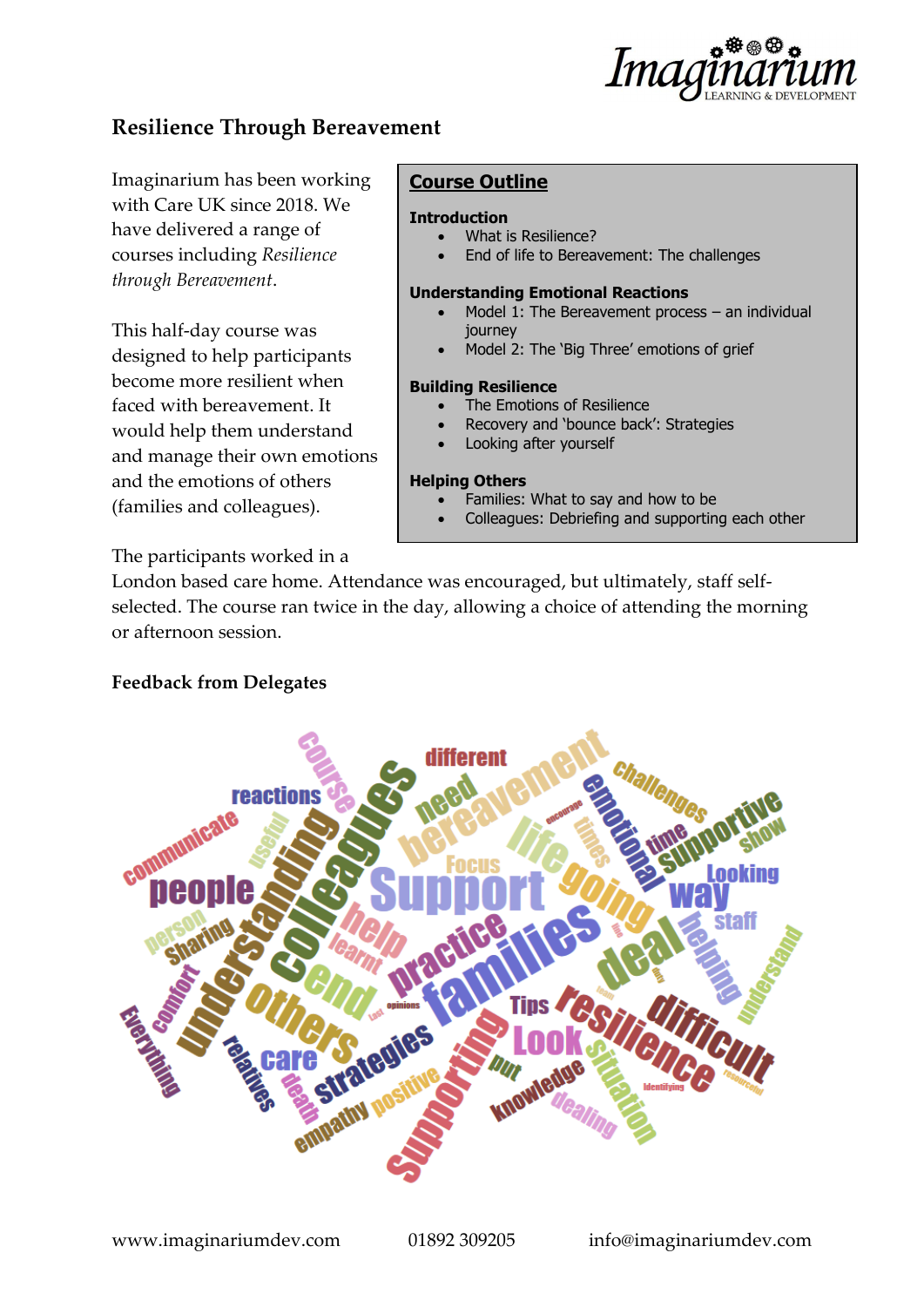

### **What did you learn from the course?**

- The course is useful to the line of my duty. It is very resourceful.
- Sharing with the team their opinions about end of life.
- How to support families and encourage them.
- Identifying challenges when going through end of life and bereavement and how to deal with it.
- Last office, how to deal with deceased.
- Very relevant to me.
- How to see the world in a positive and negative way. Focus on the positive.
- Skills and knowledge to help families deal with end of life. Bereavement process.
- Different way to communicate. What to say / not to say. Deeper understanding of grievance.
- I learnt some tips on how to be emotionally ready and in times of bereavement especially on how to deal or comfort affected families and colleagues.
- I gained knowledge in how to support the families, colleagues and myself at the time of any case of death in the home.
- I learnt about how to deal, help and support people when they are going through difficult moments.
- The strategies of going through grief and resilience.
- To help when someone passes away.
- There is no 'right' or 'wrong' way in dealing with death.
- Approach to relatives, dealing with colleagues.
- Understanding emotional reactions. Resilience strategies. Looking after yourself and therefore others.
- End of life, supporting families, our colleagues and taking care of us.
- That we have to be compassionate and help people.
- Sharing responsibilities when working with colleagues. Helping others.
- Understanding of emotional reactions, building resilience and helping others.
- To be supportive and listen and support.
- How to offer better support.
- How to be supportive, understanding, kind and polite.
- About bereavement and resilience.

## **What do you intend to put into practice?**

- The best practice taught during the course and avoid the bad practice.
- I feel more confident to support both colleagues and families when they are going through bereavement and assist with end of life discussions.
- To cope with different challenges. To look after myself and others (staff).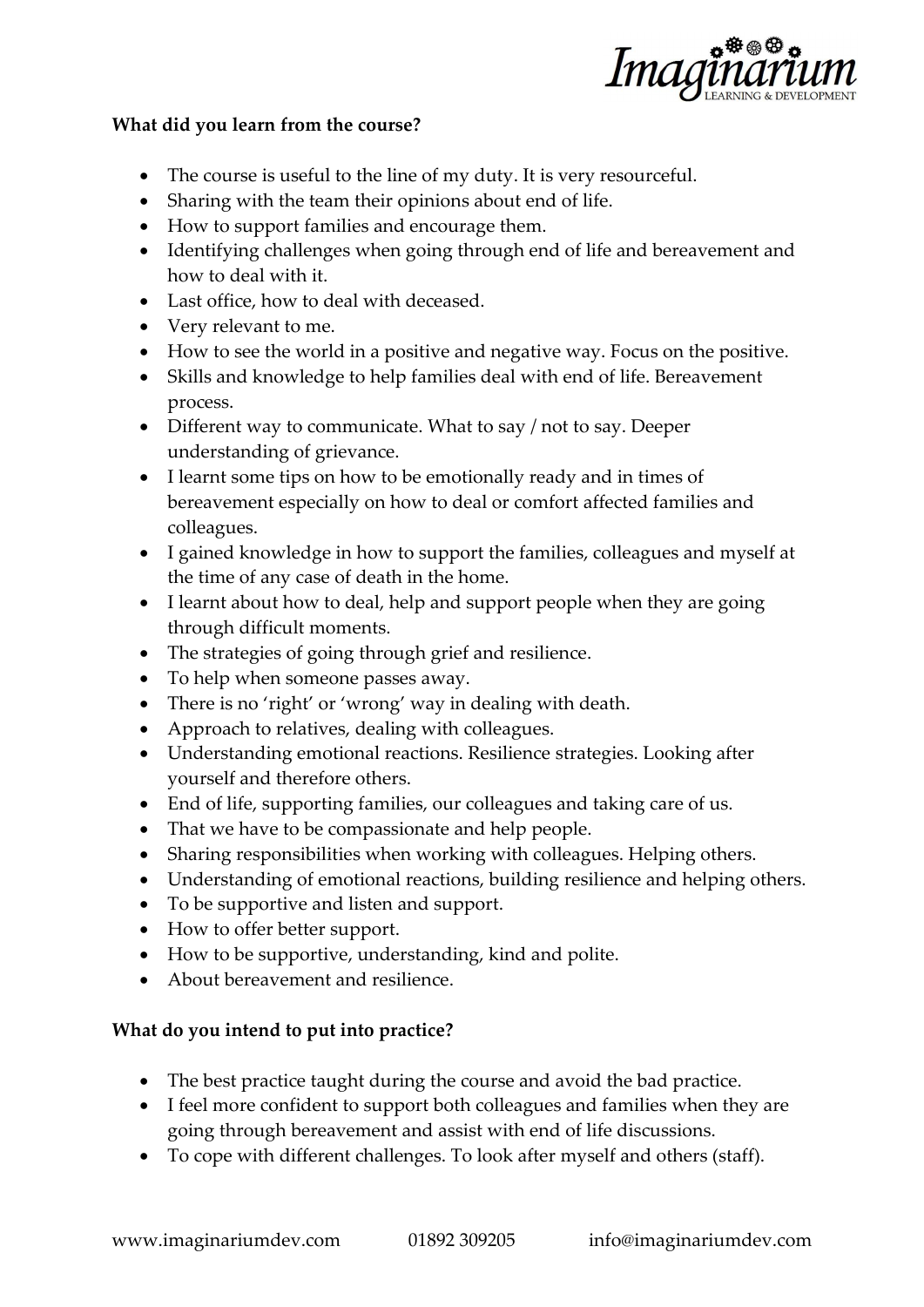

- Everyone will go through grieving. Able to communicate and ask what's happened and what they need.
- I will put into practice if there is occurrence and also to deal with family, show them sympathy.
- To be myself in this situation.
- Do an end of life care plan putting their wishes and preferences into consideration. How to look after colleagues, self and families.
- How to deal with families, support colleagues, look after my emotions in times of supporting others.
- Be more involved with helping people (staff/family) in difficult situations.
- Everything that I've learned depending on the situation.
- I intend to put in practice the emotional and the practical part of the course, in the way in how to support the families and colleagues.
- To understand that a difficult person is a person in difficulty, not to judge them but show empathy and try to understand what they are going through. Focus on positivity side.
- The strategies we discussed.
- All if I can.
- Tips to enhance my 'resilience'.
- Understanding people even in a difficult situation.
- Supporting clients, relatives and staff by listening, talking, reflecting, finding out what they need.
- All the information is useful.
- Everything.
- Supporting families through a difficult time.
- Look after and take care of myself. Support and comfort others in need.
- Having more empathy.
- Supporting co-workers, understanding people's stories.
- Continue being supportive.
- Looking after oneself.

# **Comments about the trainer/training?**

- The trainer did a very good job. The whole lecture was lively and interactive.
- The trainer was very helpful and I love what I learnt. He was very supportive and listened as well. I am very satisfied.
- Paced the training well. Allowed staff participation.
- The training was brilliant. Delivered on my expectations.
- Good training style. Very inclusive. Enough reflective sessions on each element.
- Very good experience that will help me and my work. I will recommend the training.